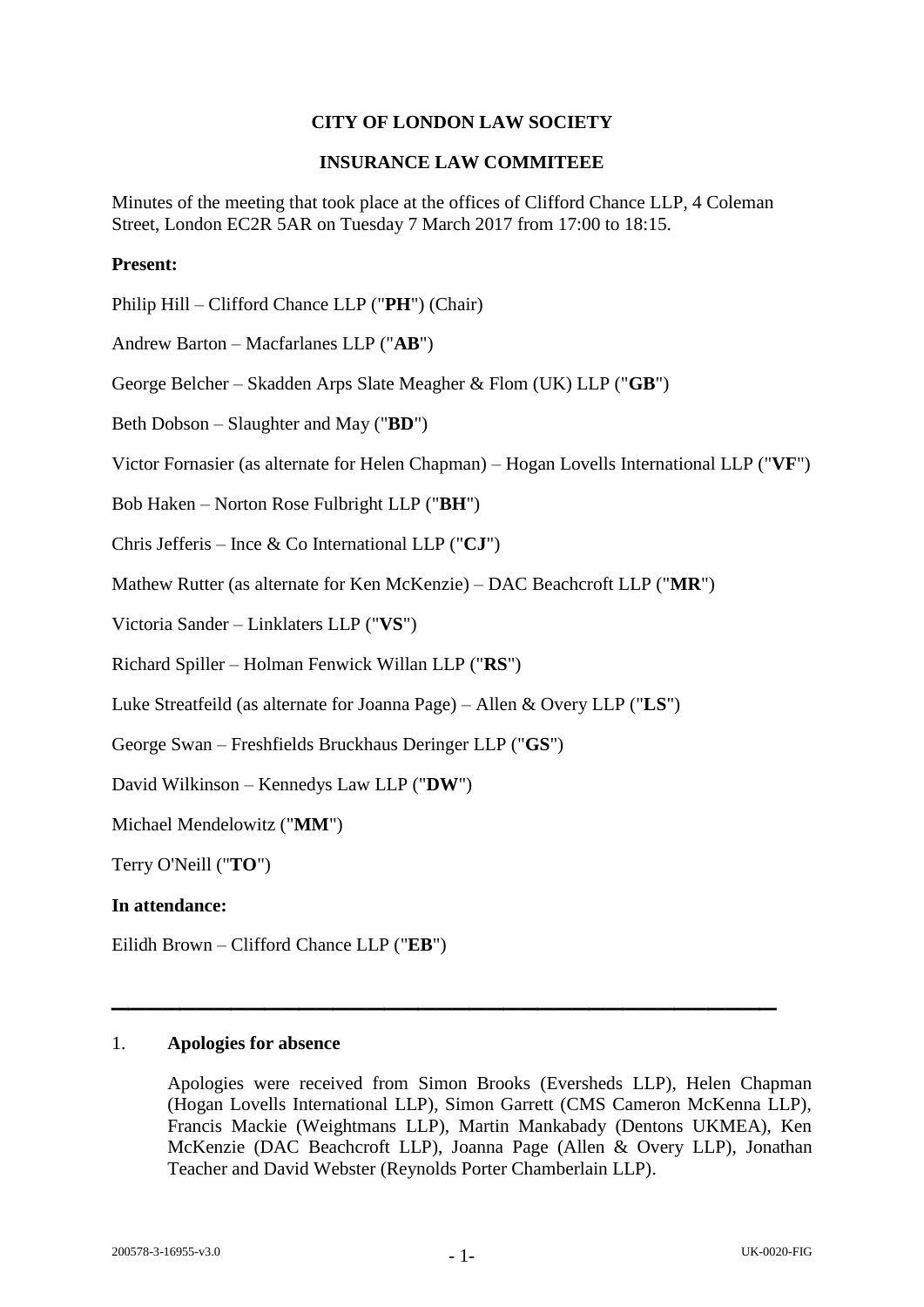# 2. **Continuing Discussion Topics**

(a) The practical consequences of the Insurance Act 2015 coming into force, and the approach of insurers, reinsurers, brokers, policyholders and others.

PH introduced the topic, noting that he had been seeing more of the same with respect to the Insurance Act 2015 (the "**Act**"), namely brokers and some insurers trying to avoid the Act by either excluding it from policies or be opting to use New York law instead as they viewed it as more favourable.

MM noted that he had seen a reinsurer contracting out of section 13A of the Act (*Implied term about payment of claims*).

VS noted that on the bulk annuities side in particular, she had seen providers agreeing to contract out; where they did not, VS had found it was difficult to advise e.g. pension scheme trustees on the extent to which underlying data should be disclosed, particularly being able to advise them on what they ought to know. VS noted that this was due to the Act being so broadly drafted and subjective; they would be continuing to push hard for the duty of fair presentation to be contracted out of.

PH asked the Committee whether anybody had yet to grapple with a disputed claim. The Committee generally said there had been very little so far.

RS noted the *Arig* case (*AXA Versicherung AG (successor to Albingia) v. Arab Insurance Group*), a case relating to disclosure and inducement decided prior to the Insurance Act 2015 in which the first instance judge had explicitly stated that he would have decided it the same way under the Act. In addition, RS noted he had been provided with a policy by a major company which had not been adapted to the Act in any way. In respect of another client, it was of interest that although the client had been advised that SMEs would be treated as consumers and the Act therefore did not apply to policies with SMEs. The client, however, wanted to treat SMEs as commercial customers which would mean the Act would apply.

PH noted that this would be kept as a continuing item on the agenda.

# (b) The ongoing inquiry launched by the Treasury Committee into Solvency II.

PH noted that a number of pieces of written and oral evidence had been heard by the Treasury Committee since the previous meeting. BD noted that the PRA had provided evidence where they gave a steer that they were looking at reporting requirements again. VS added that the PRA had agreed to do a Cost/Benefit analysis on the reporting requirements, which were roughly five times greater than under the pre-Solvency II regime – one large insurer submitted 1000 line items of data per quarter.

VS referred to the ABI's evidence, noting that the ABI had provided a list of 23 things that the PRA could do to make firms' obligations easier to comply with without amending Solvency II. The PRA noted whether they agreed or disagreed with each item, or whether it was a grey area. VS noted that the list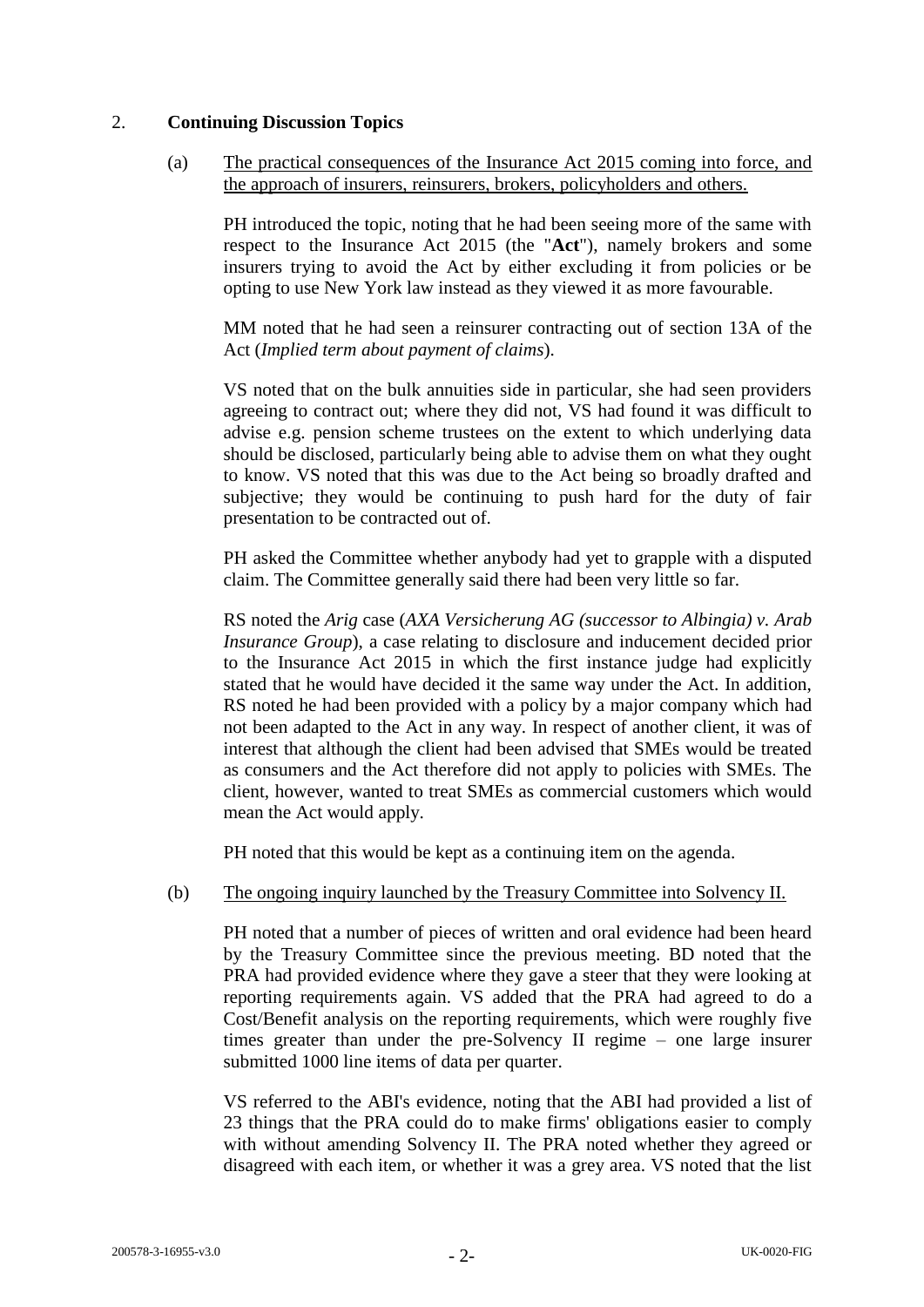itself had not been published. PH noted that the ABI had now posted on the Treasury Committee website further written evidence, which includes the list of 23 items plus legal advice relating to the risk margin.

### 3. **New issues for discussion**

### (a) Spire Healthcare Ltd v Royal & Sun Alliance Insurance Plc

PH informed the Committee that this was a High Court case regarding aggregation provisions in the context of a medical negligence clause in an insurance policy. It was held that it did not follow that where linked claims were aggregated, excesses would also be aggregated – instead, the insured would have to pay the excess on each claim, regardless of the fact that they were aggregated for liability purposes. PH noted that this was an argument that he thought had been defeated a long time ago.

#### (b) Brexit Committee

PH informed the Committee that a committee had been established consisting of representatives from the Judiciary, the Bar, the Law Society, the CLLS, City UK and GC100 to (i) formulate Government strategies for Brexit and (ii) provide a single source of legal advice to the Government on wider Brexit issues. CLLS had requested a point of contact from each committee, including the Insurance Law Committee. PH informed the Committee that GB had been put forward as this point of contact and would act as a liaison between the Insurance Law Committee and the CLLS representative of the Brexit Committee.

On the topic of Brexit, MM informed the Committee that he would be attending a Brexit Roadmap presentation by the IUA on Thursday 9 March and that he would feed back anything the Committee might be interested in.

BH informed the Committee that a letter from the FCA to the Treasury on transitional had been published, in which Andrew Bailey of the FCA said that the ability to continue to pay claims on European policies post-Brexit had to form part of any transitional provisions. At a recent event hosted by Matheson on the UK-Ireland Relationship Post-Brexit, Lord Hill and Minister Eoghan Murphy had spoken, both agreeing that transitionals could not be left until the last minute as the industry needs certainty – BH noted that it was positive that the need for transitional provisions was being raised as an issue. RS noted that the issue of mutual recognition would be particularly important to Ireland, as otherwise they would lose a large percentage of business overnight. GB noted that according to a letter from Andrew Bailey of the FCA to Andrew Tyrie MP (Chairman of the Treasury Committee), roughly 8,000 firms passport into the UK compared to 5,500 firms that passport out of the UK (although it was noted that this applies to all passporting firms, not just insurers). BD noted that although the UK regulations were fairly flexible, meaning activities outside of the UK would not necessarily be caught by UK regulations, other EEA jurisdictions were not all as flexible.

(c) Update by ILS Sub-Committee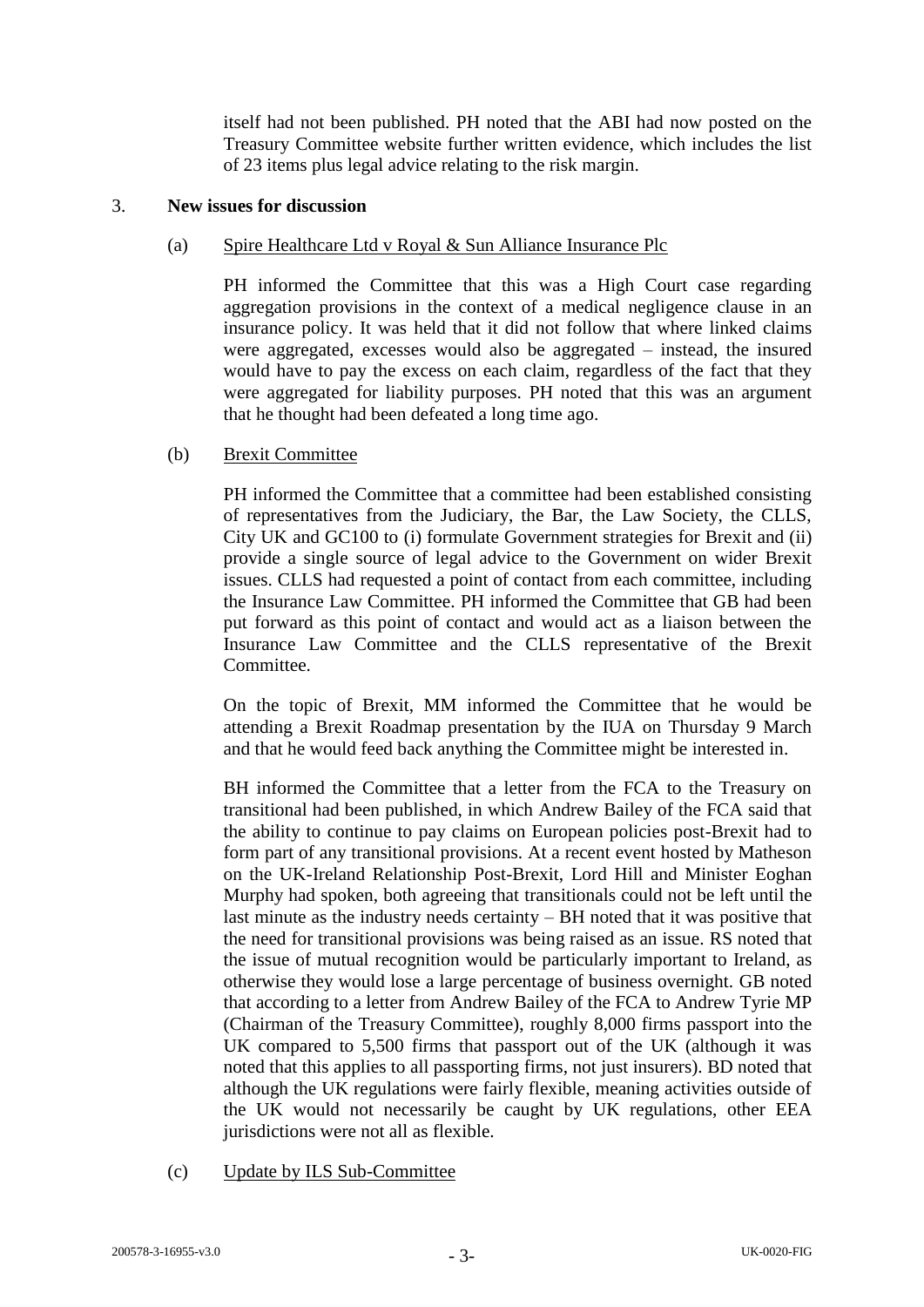PH noted that the ILS Sub-Committee had submitted responses to the FCA and Treasury ILS consultations and asked whether there was anything further to report, and in particular whether there was anything from topic 4(d) on the agenda (the FCA consultation paper on its proposals for the changes required to the FCA Handbook to incorporate the new regulated activity of insurance risk transformation, reflecting the new regulatory framework for Insurance Linked Securities) that the Committee should respond to. BD answered that the ILS Sub-Committee had briefly looked at the FCA consultation paper but did not think there was anything particularly worth noting about it.

RS suggested that the consultation responses be sent to the Financial Law Committee, which the Committee agreed was a good idea.

#### 4. **Monitoring of sector developments**

#### (a) Discount Rate Review

PH introduced the topic of the discount rate review, noting that a change in the rate from 2.5% to minus 0.75% had been announced on 27 February 2017. PH also noted that it was likely that there would be a consultation on changing the law, which would probably occur before the next meeting of the Committee.

BH noted that the change was significant to the Claims department, but that he did not think there was particularly a legal question to be discussed. RS noted that he had already seen a client which had review clauses in a large financial reinsurance contract that may be triggered, for example clauses which allowed review and, if no agreement was reached, potential termination in the event of a significant change in law or the interpretation of the law. BH noted that this was seen particularly in casualty excess of loss treaties, which reinsurers will definitely want to review.

In response to a question on whether the review could be construed as interfering with Solvency II due to its effect on reserves, MM noted that the effect on reserves may actually be only marginal, as it only affects personal injury claims.

TO questioned whether any risk committees has previously identified this as a risk; BH noted that it was the scale of the change that was unexpected, rather than the fact of the change itself.

RS noted that a review clause that would be triggered by the rate change seemed to be the exception rather than the rule. MM noted that clauses relating to a "material effect on economic understanding" were quite common; DW noted that a client had already asked about the effect of such a clause, possibly in order to support review or termination.

MR noted that the real problem was retrospectivity, as the change would affect claims already made. This would affect reinsurers just as much as direct insurers. TO noted that insurers were likely to try and recover additional amounts at the next renewal.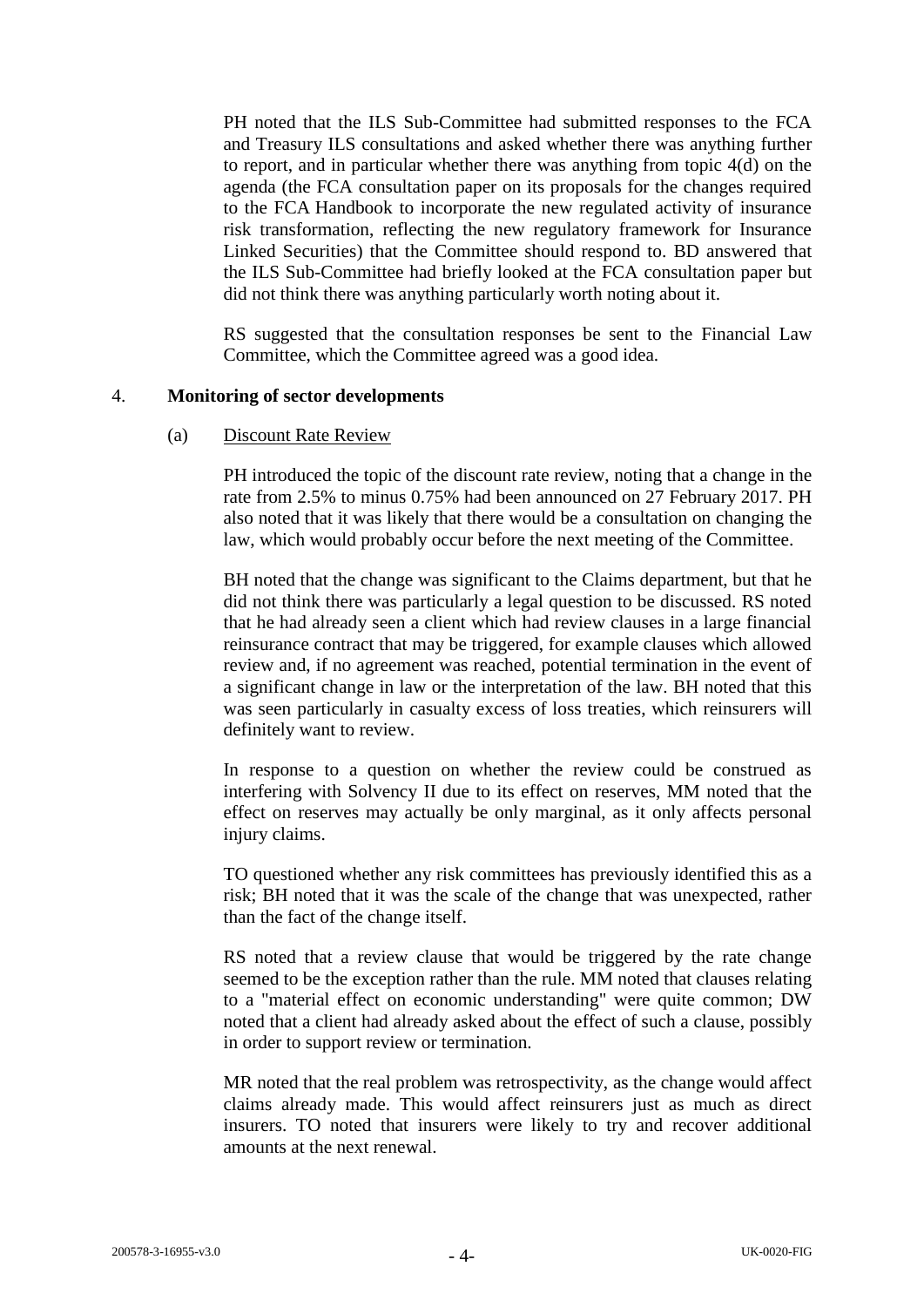The Committee agreed that as the change was not asking a particularly legal question, it would not feel competent to give a response.

(b) Government consultation on its proposals for implementation of the Insurance Distribution Directive

PH noted that the Government had published a consultation on 27 February 2017, seeking views on its proposals for implementing the Insurance Distribution Directive (2016/97/EU) ("**IDD**") into UK law. The consultation closes on 22 May 2017.

RS noted that there was an FCA consultation as well as the Treasury consultation. The Treasury consultation would close on 22 May 2017 and related to add-on product regulation, exemptions for connected contracts and motor warranties. The FCA consultation (the first of two planned consultations) would close on 5 June 2017 and related to professional and organisational requirements, complaints handling, conduct of business and regulation where distribution is an ancillary activity.

BD noted that the Treasury consultation mainly related to adjustments around the edges. MR noted that this included changing the rules around introducing in certain circumstances, which BD confirmed would mean widening the scope of allowed activities. RS and BD noted that there were not many changes required in the UK to implement IDD, as the UK had already lobbied to ensure it was not maximum harmonisation.

In terms of IDD post-Brexit, GB noted that the UK would still be interested in IDD as distribution would still be relevant around the EU. RS noted that it was assumed that major UK brokers would want to operate on a consistent basis across Europe following Brexit.

PH noted that the consultation period for both consultations would close before the next meeting of the Committee and asked for volunteers for a subgroup to respond to the consultations. BD, RS, BH and MR all confirmed they would participate in the sub-group.

## (c) HM Treasury consultation on the definition of "advice"

RS noted that this topic was connected to the topic of IDD, as IDD defines "advice" more narrowly than the RAO, limiting it to personal recommendations. The dialogue from MiFID seemed to be that if one could advise but not make personal recommendations, it was more open to fraud by scammers. The outcome was that a wider definition of "advice" would apply to unregulated entities, whereas regulated entities would only need to receive permission to "advise" if they wanted to make personal recommendations. RS noted that the consultation had been launched on 27 February 2017, but did not think that the Committee needed to review it unless anyone had a particular interest. RS further noted that it may be of more interest to the Financial Regulation Committee.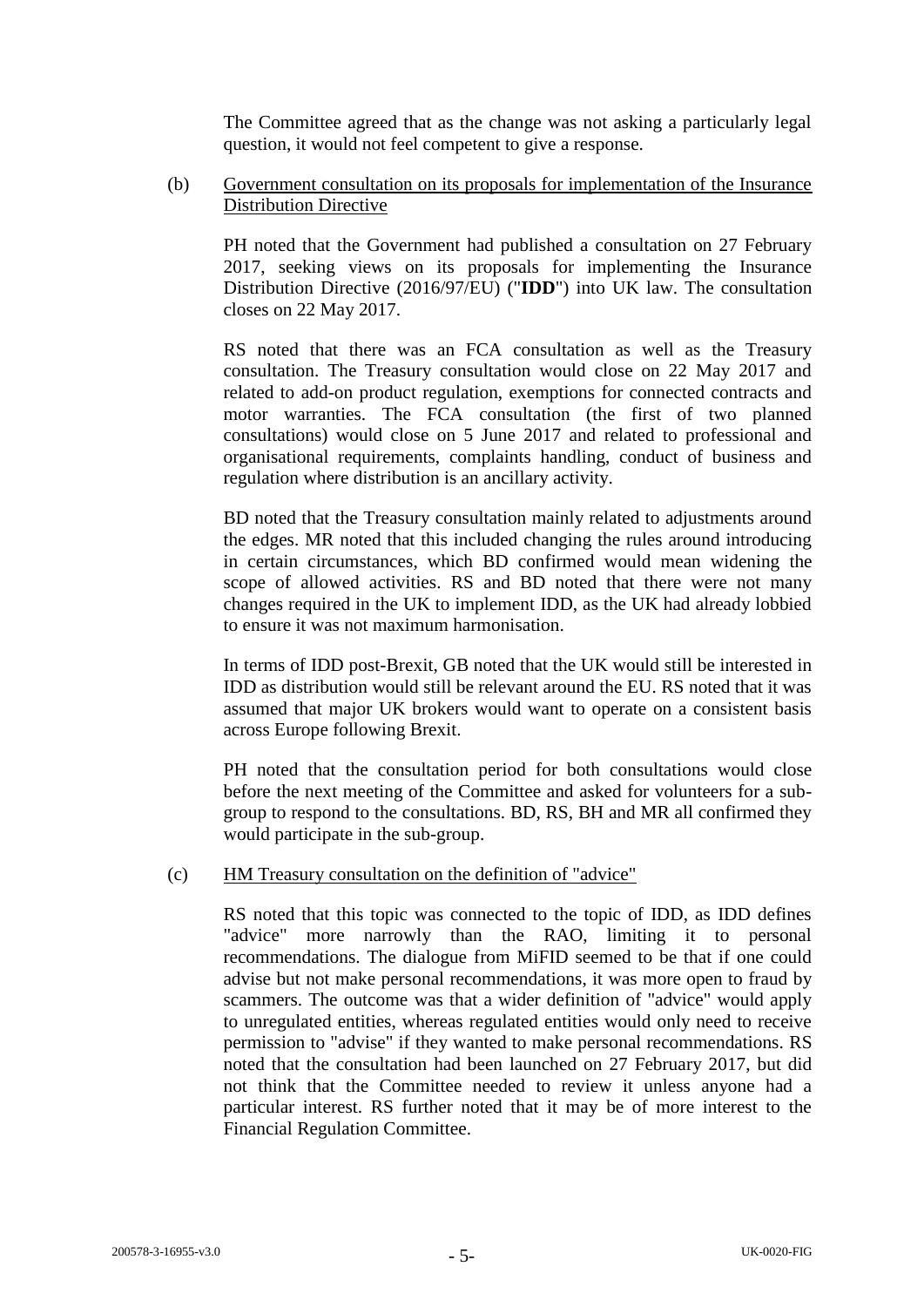BD explained that the consultation arose from the Financial Advice Market Review which found there was distortion in the market; the FCA was therefore keen to address this from a policy objective, allowing more scope to provide guidance without providing advice. It was suggested that this attempt to fix this issue may have gone too far the other way. MR noted that it also arose out of the pensions reforms, where people were nervous of setting out customers' options in case this constituted advice.

TO suggested that this could be seen as relaxing the requirements for corporates. BD noted that it was unlikely to be seen that way from a conduct perspective, and that the FCA was likely to monitor how it was being put into practice.

(d) FCA Consultation paper on proposals for changes required to FCA Handbook to incorporate new regulated activity of insurance risk transformation

PH noted that this topic had been discussed already as part of the update from the ILS sub-committee.

(e) Joint statement on EU/US covered agreement

GB noted that it seemed likely that Donald Trump's appointment would mean that the EU/US covered agreement would not be put into place, despite having now been agreed.

(f) Department for Transport technical consultation on motor insurance

PH introduced the topic, noting that the Department for Transport had launched a consultation on motor insurance following the ECJ judgment in Damijan Vnuk v Zavarovalnica Triglav (C-162/13). In this case, the ECJ had said that every vehicle being used in the normal course of its usage should be insured for that use. PH noted that the consultation closed at the end of March, but the Committee did not think that it was worth responding to it.

## 5. **Membership**

The Committee agreed that Francis Mackie, formerly of Weightmans LLP, would continue as a Committee member following his move to Browne Jacobson LLP.

PH noted that there had been applications from Geoffrey Maddock (Herbert Smith Freehills, to replace Chris Foster) and Matthew Griffith (Reynolds Porter Chamberlain LLP, to replace David Webster) but that CVs had not yet been received. PH noted that the places would be advertised and that both Geoffrey Maddock and Matthew Griffith would be contacted to make them aware of the advertisements.

DW informed the Committee that he would no longer be able to attend meetings, but that Kennedys would still like to send a representative. PH asked DW to provide the name of an appropriate candidate and the situation would be discussed with CLLS.

RS noted that he intended to alternate as the Holman Fenwick Willan representative, with Chris Foster (having moved from Herbert Smith Freehills) attending on alternate weeks. PH noted that a practical approach to use of alternates was sensible.